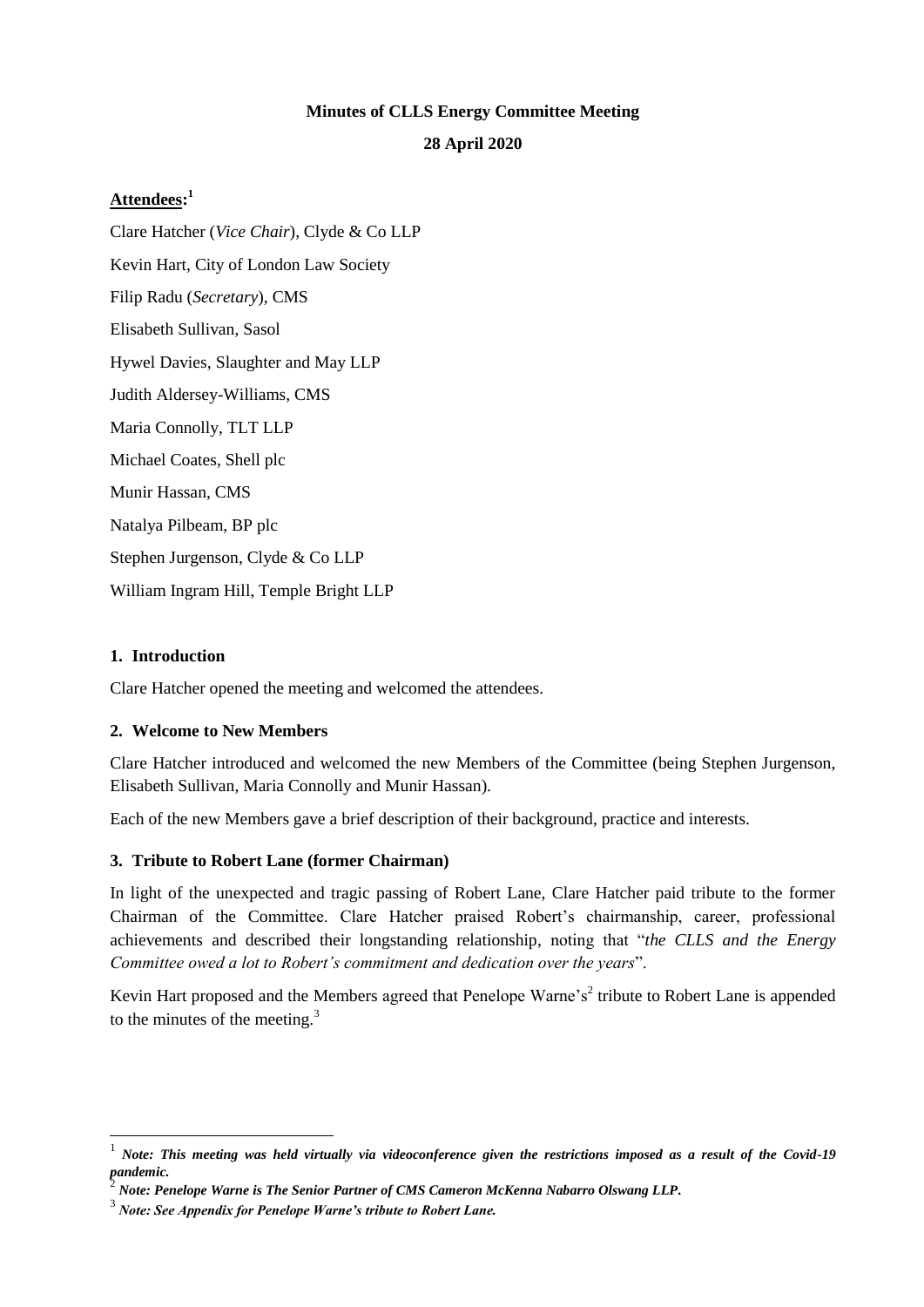#### **4. Role of the Committee**

Clare Hatcher explained the role of the Committee to date and invited views from Members on the possible evolution of its role. Clare Hatcher raised the prospect of expanding the remit of the Committee and her desire to extend its membership beyond City specialists to a wider range of energy practitioners.

The Members engaged in a constructive debate, during which multiple new areas and topics were proposed and considered as being potentially relevant to the Committee's work, particularly in anticipation of the long-awaited BEIS Energy White Paper.

The Members noted that, due to their diverse range of backgrounds, practices and clients (including potential client conflicts), it may difficult to reach timely consensus on proposals for new policies. However, the Members agreed that this could be overcome by the Committee focusing on scrutinising draft legislation to determine whether it is fit for its declared purpose and supporting policies. The Members also welcomed the suggestion that a variety of stakeholders are invited by the Committee to share their views and insight on specific topics, which can then inform the Committee's work in the relevant areas.

Although Members recognised that there is a natural check on the Committee's role, there are multiple other ways in which it can expand its remit so that it better serves the public interest. In particular, it was noted that Members have a wealth of experience and a wide-ranging perspective on various sectoral issues, which can be used to provide support and guidance to policymakers where required. There was also agreement among Members that, given the global nature of the City and London more generally, the Committee should extend its focus to global issues affecting the Energy sector and therefore leverage the unique experience of its Members on a more global scale.

Members were similarly in agreement regarding the need to ensure that the Committee promotes Energy Law among younger practitioners with the twin aims of attracting the best talent into the Energy sector and, in equal measure, providing an additional source of knowledge and expertise for younger professionals.

Clare Hatcher noted that a consensus was emerging among Members on the future role of the Committee, in particular: (1) scrutinising and commenting on draft legislation affecting the Energy sector, (2) engaging with a wide range of stakeholders to inform the Committee's work, and (3) encouraging the development of Energy Law more generally (including by promoting Energy Law among younger practitioners).

Members agreed that this Agenda item should be finalised and resolved at the next meeting of the Committee in order to allow for more proposals to be put forward in the interim.

### **5. Appointment of New Chair**

As the role of Chairman of the Committee is currently vacant, Clare Hatcher explained the procedure for appointment of a new Chairman, specifying that she will not be a candidate. It was noted that due to unprecedented restrictions caused by the Covid-19 pandemic, the usual procedure has been adapted to facilitate a virtual format and is as follows:

- Candidates must be Members of the Committee and should submit an expression of interest via email to Clare Hatcher (with Kevin Hart in copy) by close of business on 15 May 2020. The list of candidates will be notified during the week commencing 18 May 2020.
- If only one candidate applies, Members of the Committee will be asked to indicate whether there are any objections by close of business on 22 May 2020 and the Committee will be informed of the outcome during the week commencing 25 May 2020.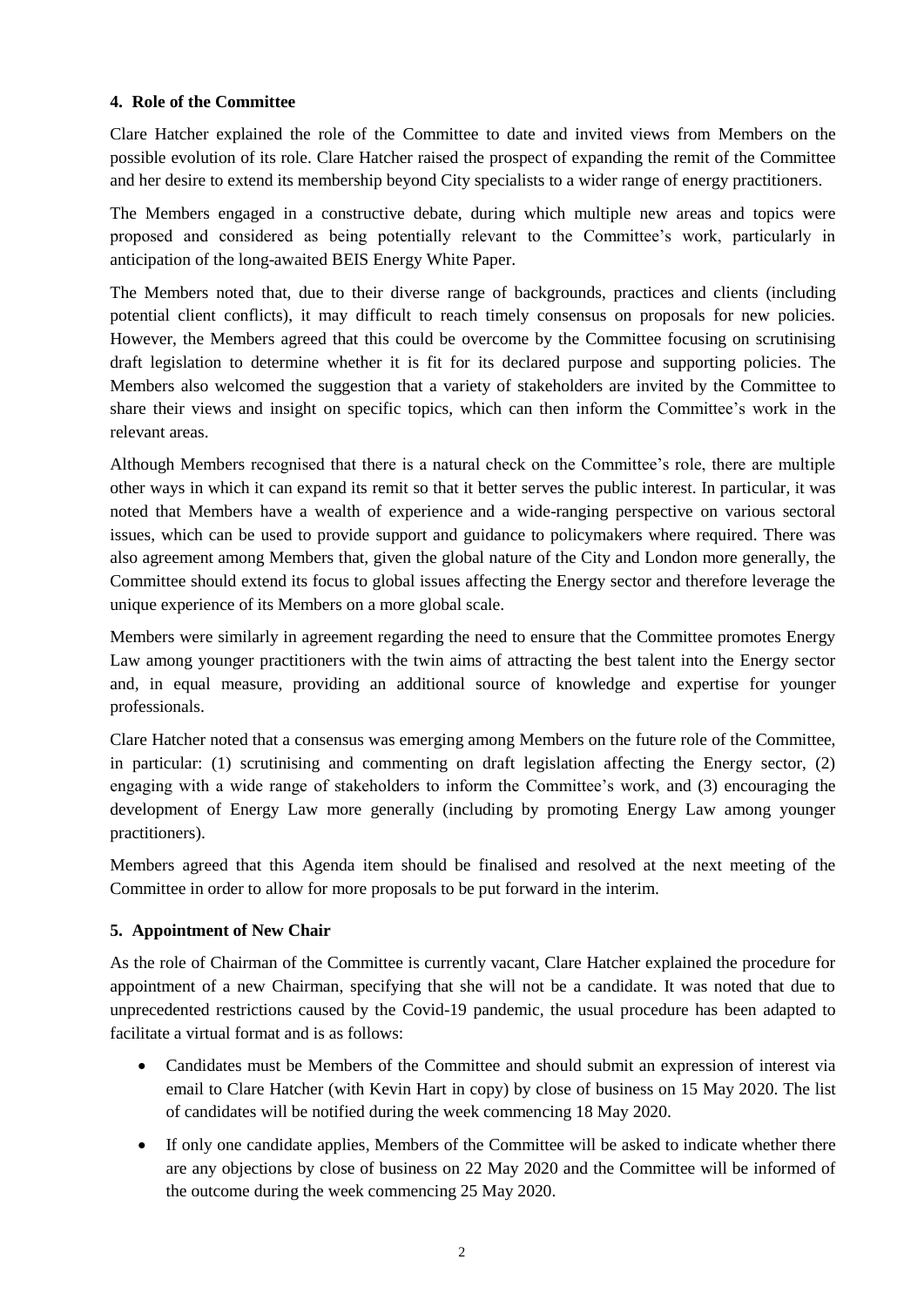- If more than one candidate emerges, the Committee will be informed of their names and Members will be asked to vote for their preferred candidate by emailing Kevin Hart on Wednesday 27 May 2020, with no votes being accepted after 28 May 2020. The result will be determined by majority vote (with the Vice Chair having the casting vote, if required) and will be announced during the week commencing 1 June 2020.
- The successful candidate will become the Chair designate, who, in order to be appointed, has to be approved by the CLLS at a meeting currently scheduled for 17 June 2020.
- Subject to approval by the CLLS, the outcome of the election will be notified to the Committee.

Kevin Hart agreed to circulate an email to Members setting out the amended (and also the usual) procedure for electing the Chairman.

### **6. BEIS Energy White Paper**

Clare Hatcher observed that the BEIS Energy White Paper initially scheduled for publication date in Q1 2020 has not yet been released and that further delays are possible given the currently unfolding Covid-19 pandemic.

Munir Hassan also noted that publication in summer 2020 remains likely and highlighted the fact that BEIS has already issued consultations on a number of topics that are expected to overlap with the White Paper. There was a discussion on whether the impact of Covid-19 and the strategy for economic recovery may cause a shift in policies announced to date.

Clare Hatcher proposed, and Members agreed, that the next meeting of the Committee should focus on topics that are likely to feature in the BEIS Energy White Paper. A list of such topics will be included in the agenda for the next Committee meeting.

# **7. Dates of Future Meetings**

Members agreed that the Committee should convene at least on a quarterly basis, although the pace of developments in the Energy sector in the current environment may require increased frequency of meetings.

Clare Hatcher noted that it is also possible for Members to consider and discuss various topics over email between quarterly meetings.

Members confirmed their availability for 29 or 30 June 2020.

There was a consensus that further dates for Committee meetings beyond June 2020 would be agreed once the new Chairman of the Committee has been appointed.

### **8. AOB**

Munir Hassan suggested that the international dimension of the Committee's work should be included as a separate agenda item for the next meeting and Clare Hatcher agreed.

Judith Aldersey-Williams suggested that the Committee should review and consider the OGA's Maximising Economic Recovery Strategy for the UK and Clare Hatcher agreed.

Clare Hatcher closed the meeting and thanked Members for their participation.